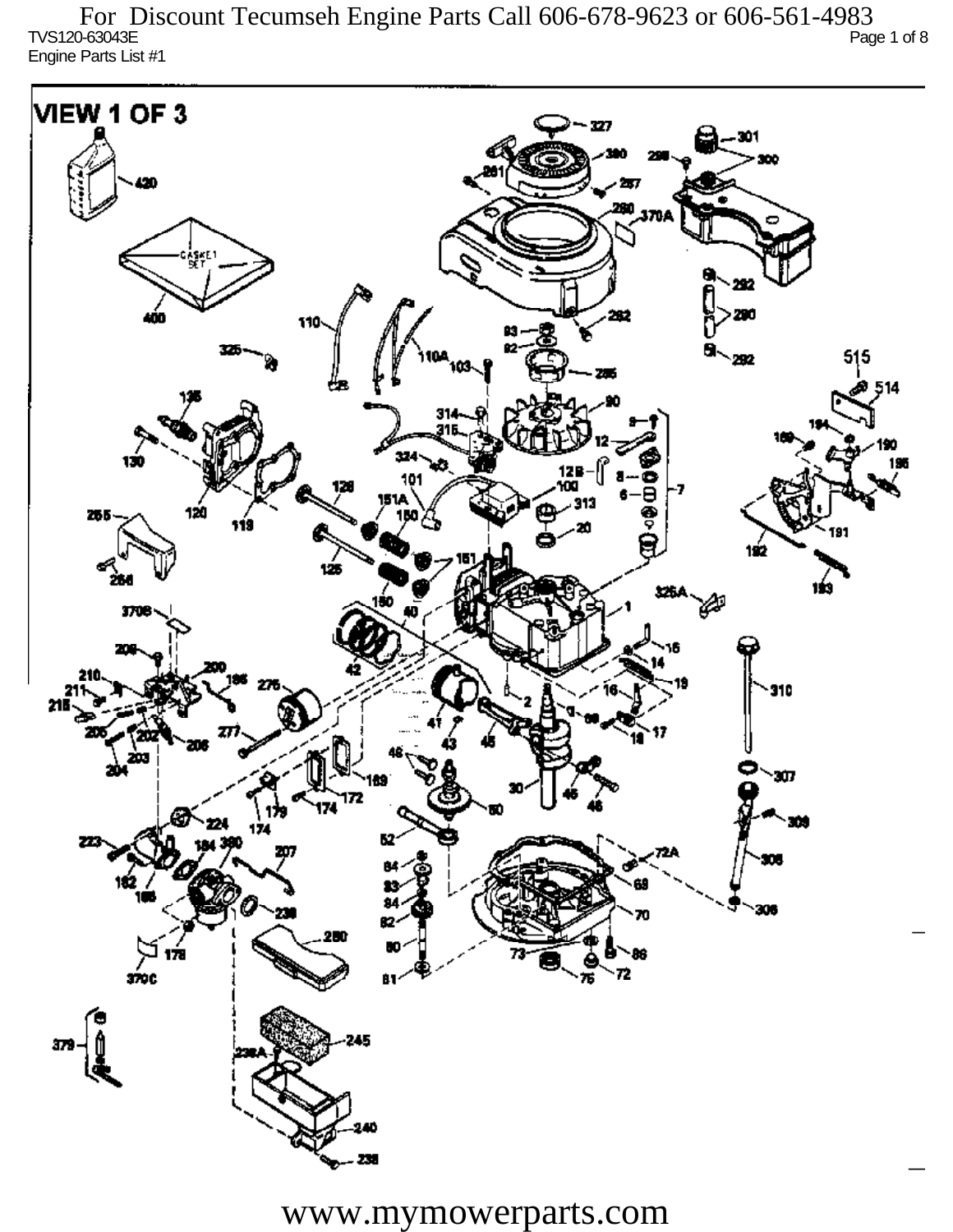| Ref # Part Number    | Qty Description                                              |
|----------------------|--------------------------------------------------------------|
| 1 33968B             | Cylinder (Incl. 2 & 20) (2-13/16")                           |
| 2 26727              | Pin, Dowel                                                   |
| 6 33734              | Element, Breather                                            |
| 7 34214A             |                                                              |
|                      | Breather Ass'y. (Incl. 6, 8, 9, 12, & 12A)                   |
| 8 33735              | * Gasket, Breather                                           |
| 9 30200              | Screw, 10-24 x 9/16"                                         |
| 12 33886             | Tube, Breather                                               |
| 14 28277             | Washer, Flat                                                 |
| 15 30589             | Rod, Governor (Incl. 14)                                     |
| 16 31383A            | Lever, Governor                                              |
| 17 31335             | Clamp, Governor lever                                        |
| 18 650548            | Screw, 8-32 x 5/16"                                          |
| 19 31361             | Spring, Extension                                            |
| 20 32600             | Seal, Oil                                                    |
| 30 35084A            | Crankshaft                                                   |
| 32 32323             | Washer, Thrust NOTE: This thrust washer maynot be            |
|                      | required if a new crankshafthas been installed. Check the    |
|                      | proper Mechanic's Handbook for acceptable end play. Use      |
|                      | this .010" thrust washer if excess end play is measured.     |
|                      |                                                              |
| 40 34535             | Piston, Pin & Ring Set (Std.) (2-13/1 6")                    |
| 40 34536             | Piston, Pin & Ring Set (.010" OS)                            |
| 40 34537             | Piston, Pin & Ring Set (.020" OS)                            |
| 41 33562B            | Piston & Pin Ass'y (Incl. 43) (Std.) (2 -13/16")             |
| 41 33563B            | Piston & Pin Ass'y. (Incl. 43) (.010" OS)                    |
| 41 33564B            | Piston & Pin Ass'y. (Incl. 43) (.020" OS)                    |
| 42 33567             | Ring Set (Std.) (2-13/16" Bore)                              |
| 42 33568             | Ring Set (.010" OS)                                          |
| 42 33569             | Ring Set (.020" OS)                                          |
| 43 20381             | Ring, Piston pin retaining                                   |
| 45 32875             | Rod Assy., Connecting (Incl. 46)                             |
| 46 32610A            | Bolt, Connecting rod                                         |
| 48 27241             | Lifter, Valve                                                |
|                      | Camshaft (MCR)                                               |
| 50 33553             |                                                              |
| 52 29914             | Oil Pump Assy.                                               |
| 69 35261             | * Gasket, Mounting flange                                    |
| 70 34311C            | Flange Ass'y. (Incl. 72, 72A, 73, 75 & 80)                   |
| 72 30572             | Plug, Oil drain (Incl. 73)                                   |
| 73 28833             | * Drain Plug Gasket (Not req. W/plastic plug)                |
| 75 27897             | Seal, Oil                                                    |
| 80 30574             | Shaft, Governor                                              |
| 81 30590A            | Washer, Flat                                                 |
| 82 30591             | Gear Assy., Governor (Incl. 81)                              |
| 83 30588A            | Spool, Governor                                              |
| 84 29193             | Ring, Retaining                                              |
| 86 650488            | Screw, 1/4-20 x 1-1/4"                                       |
| 89 611004            | <b>Flywheel Key</b>                                          |
| 90 611046A           | <b>Flywheel</b>                                              |
| 92 650815            | Washer, Belleville                                           |
| 93 650816            | Nut, Flywheel                                                |
| 100 34443A           | Solid State Ignition                                         |
| 100 730207           | Magneto-to-Solid State Conv. Kit (Includes solid state       |
|                      | module, solid state flywheel key, and instructions.) (Use as |
|                      | required on external ignition engines only.)                 |
| 101 610118           | Cover, Spark plug (Use as required)                          |
| 103 650814           | Screw, Torx T-15, 10-24 x 1"                                 |
| 110 34231            | <b>Ground Wire</b>                                           |
| 118 730194           | Rope Guide Kit (Use as required)                             |
|                      |                                                              |
| www.mymowerparts.com |                                                              |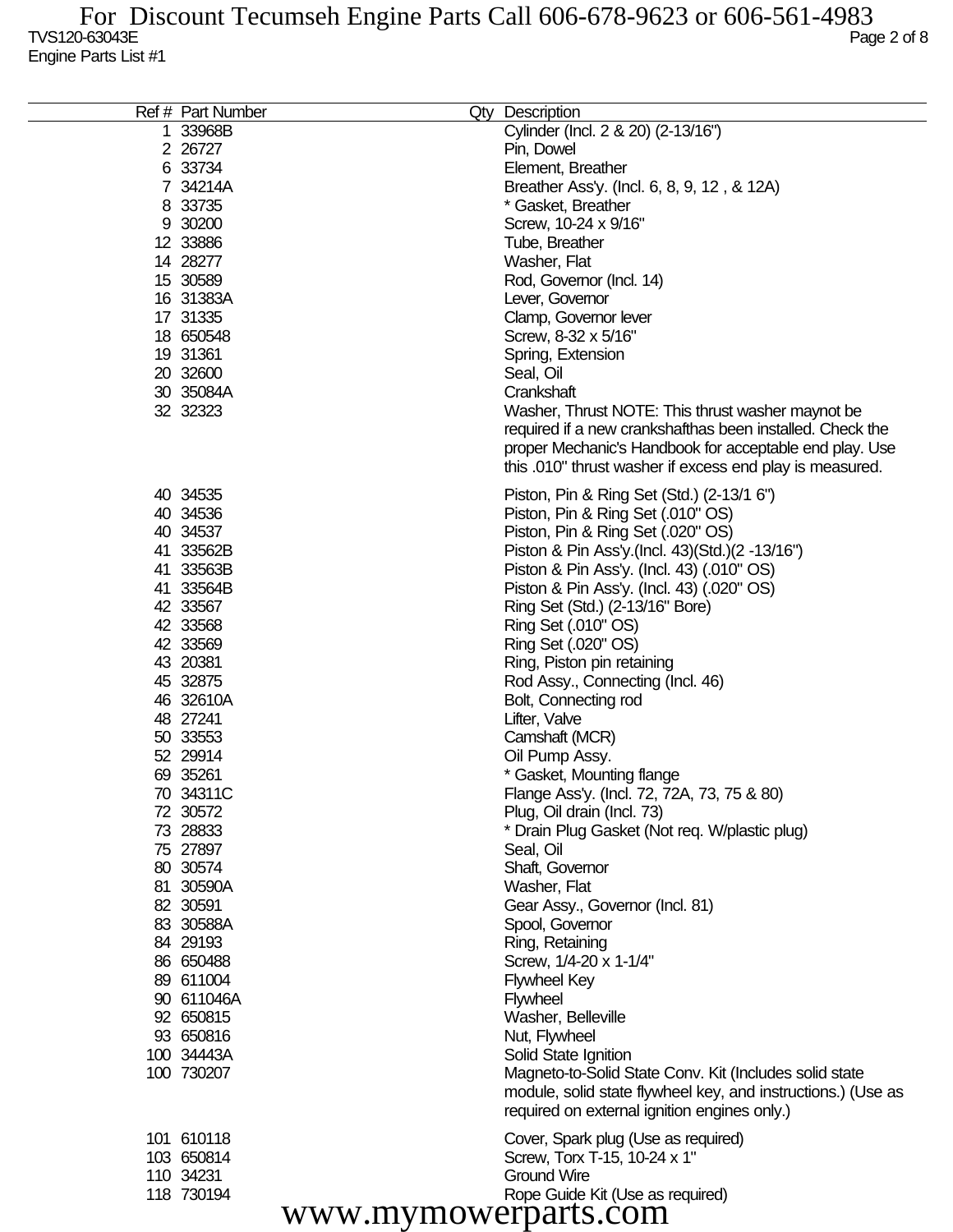| Ref # Part Number | Qty Description                                           |
|-------------------|-----------------------------------------------------------|
| 119 33554A        | * Gasket, Head                                            |
| 120 34342         | Head, Cylinder                                            |
| 125 29314B        | Intake Valve (Std.) (Incl. 151) (Conventional Ports)      |
| 125 29315C        | Intake Valve (1/32" OS) (Incl. 151) (Conventional Ports)  |
| 125 29313C        | Exhaust Valve (Std.) (Incl. 151) (Inverted Ports)         |
| 126 29313C        | Exhaust Valve (Std.) (Incl. 151) (Conventional Ports)     |
| 126 29315C        | Exhaust Valve (1/32" OS) (Incl. 151) (Conventional Ports) |
| 126 34776         | Exhaust Valve (Std.) (Incl. 151) (Conventional Ports)     |
| 126 32644A        | Intake Valve (Incl. 151) (Inverted Po rts)                |
| 130 6021A         | Screw, 5/16-18 x 1-1/2" (Use as requi red)                |
| 130 650697A       | Screw, 5/16-18 x 2-1/2" (Use as requi red)                |
| 135 35395         |                                                           |
| 150 31672         | Resistor Spark Plug (RJ19LM)                              |
|                   | Spring, Valve                                             |
| 151 31673         | Cap, Lower valve spring                                   |
| 169 27234A        | Gasket, Valve spring box cover                            |
| 172 32755         | Cover, Valve spring box                                   |
| 174 650128        | Screw, 10-24 x 1/2"                                       |
| 178 29752         | Nut & Lockwasher, 1/4-28                                  |
| 182 6201          | Screw, 1/4-28 x 7/8"                                      |
| 184 26756         | * Gasket, Carburetor                                      |
| 186 34337         | Link, Governor spring                                     |
| 200 33131A        | Control Bracket (Incl. 202 thru 206)                      |
| 202 33802         | Spring, Compression                                       |
| 203 31342         | Spring, Compression                                       |
| 204 650549        | Screw, 5-40 x 7/16"                                       |
| 205 650777        | Screw, 6-32 x 21/32"                                      |
| 206 610973        | Terminal (Use as required)                                |
| 207 34336         | Link, Throttle                                            |
| 209 30200         | Screw, 10-24 x 9/16"                                      |
| 210 27793         | Clip, Conduit                                             |
| 211 28942         | Screw, 10-32 x 3/8"                                       |
| 223 650451        | Screw, 1/4-20 x 1"                                        |
| 224 34690A        | * Gasket, Intake pipe                                     |
| 238 650806        | Screw, 10-32 x 5/8"                                       |
| 239 34338         | * Gasket, Air cleaner                                     |
| 240 34858         | Body, Air cleaner                                         |
| 246E 35435        | Filter, Pre-air (Use as required)                         |
| 246 34340         | Element, Air cleaner                                      |
| 250 34341A        | Cover, Air cleaner                                        |
| 260 35127         | Housing, Blower                                           |
| 261 30200         | Screw, 10-24 x 9/16"                                      |
| 262 650831        | Screw, 1/4-20 x 15/32"                                    |
| 277 650795        | Screw, 1/4-20 x 2-1/4" (Use as requir ed)                 |
| 277 650774        | Screw, 1/4-20 x 2-3/8" (Use as requir ed)                 |
| 277 792005        | Screw, 1/4-20 x 2-1/2" (Use as requir ed)                 |
| 287 650802        | Screw, 1/4-20 x 5/8"                                      |
| 290 34357         | Fuel Line (Epichlorohydrin 6-3/4")(17 cm)                 |
| 290 29774         | Fuel Line(Braided 8-1/4")(21 cm)(Use as req.)             |
| 290 30705         |                                                           |
| 290 30962         | Fuel Line (Braided 16")(40 cm)(Use as req.)               |
|                   | Fuel Line (Braided 32")(81 cm)(Use as req.)               |
| 292 26460         | Clamp, Fuel line                                          |
| 298 28763         | Screw, 10-32 x 35/64"                                     |
| 301 33032         | Fuel Cap (Use as required)                                |
| 305 34264         | Oil Fill Tube                                             |
| 306 34265         | Gasket, Oil fill tube                                     |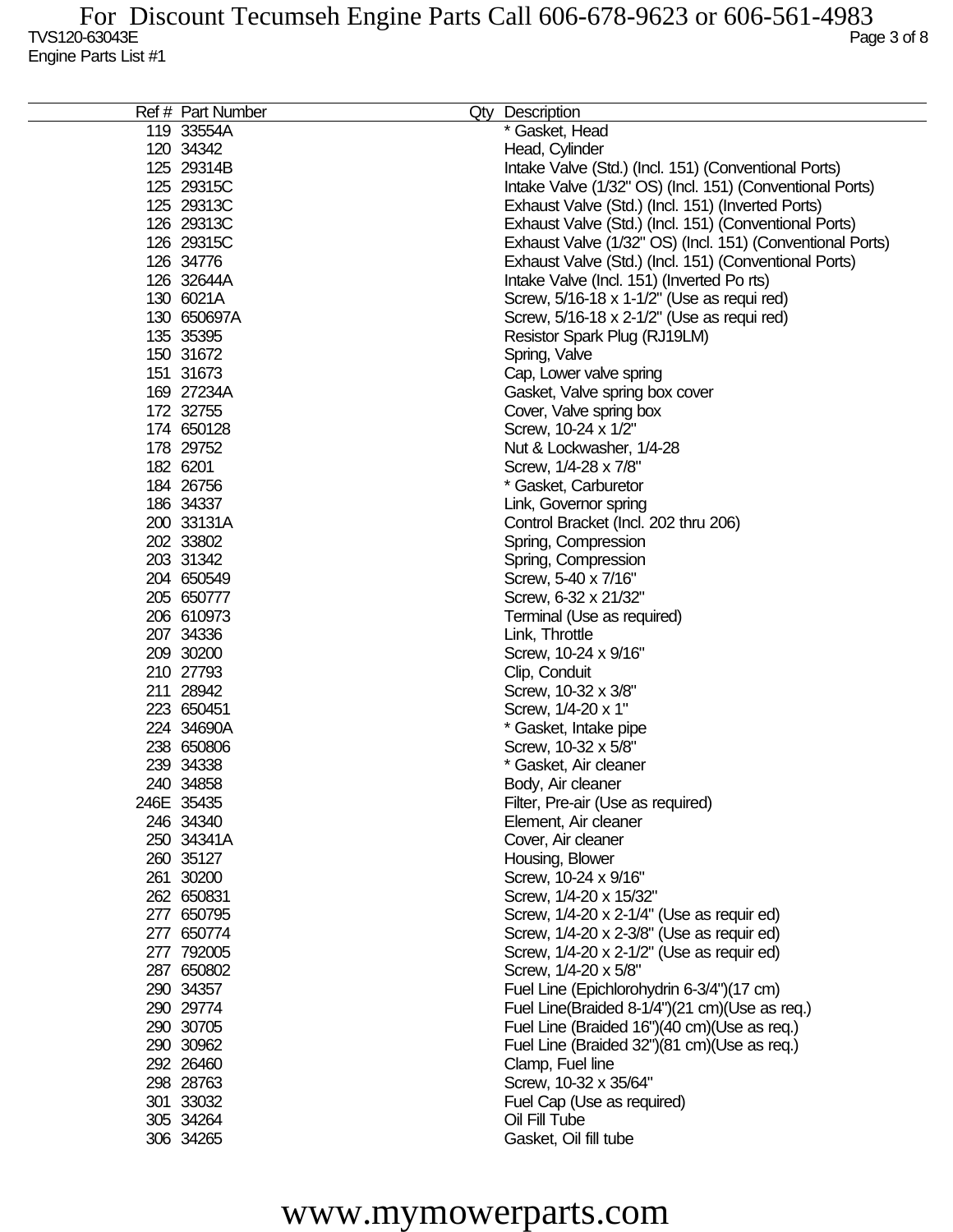| Ref # Part Number                                                                                                                                                                                        | Qty Description                                                                                                                                                                                                                                                                                                                                                                                                                                                     |
|----------------------------------------------------------------------------------------------------------------------------------------------------------------------------------------------------------|---------------------------------------------------------------------------------------------------------------------------------------------------------------------------------------------------------------------------------------------------------------------------------------------------------------------------------------------------------------------------------------------------------------------------------------------------------------------|
| 306 34282                                                                                                                                                                                                | "O" Ring (This "O" ring is required with metal fill tube only<br>when replacement mounting flange with .777 dia. oil fill hole<br>has been used.)                                                                                                                                                                                                                                                                                                                   |
| 307 33590<br>309 650562<br>310 34267<br>313 34080<br>326 34113<br>370A 34346<br>370J 34870<br>370H 34387<br>379 631021<br>380 632099                                                                     | "O" Ring<br>Screw, 10-32 x 1/2"<br>Oil Dipstick (Incl. 150)<br>Spacer, Flywheel key<br>Plug, Screen<br>Decal, Instruction<br>Decal, Instruction (Optional)<br>Decal, Instruction (Optional)<br>Inlet Needle, Seat & Clip Assy.<br>Carburetor (Incl. 184) (Refer to Division 5, Section A, page<br>A2-6 or Fiche 8A, Grid E-9for breakdown)                                                                                                                          |
| 390A 590531                                                                                                                                                                                              | Side Mount Rewind Starter (Refer to Division 5, Section C,<br>page 32 or Fiche 8A, Grid G-3 for breakdown)                                                                                                                                                                                                                                                                                                                                                          |
| 400 33740D<br>420 730225<br>425 730571<br>426 32203<br>427 32204<br>436 611006<br>437 30551<br>438 610947<br>439 610955<br>440 30992<br>442 610385<br>443 610408<br>444 29181<br>445 610593<br>446 33356 | * Gasket Set (Incl. items marked *)<br>SAE 30, 4-Cycle Engine Oil (Quart)<br>Starter Muff Kit (Incl.370J,426,427)(Opt.)<br>Starter Air Cleaner (Optional)<br>Starter Air Cleaner Bracket (Optional)<br>Stator Plate Ass'y.(Incl.377,378,437, 442-448)<br>Spring, Breaker box cover<br>Cover, Dust<br>Gasket, Stator cover<br>Cam, Breaker<br>Washer<br>Nut, 8-32<br>Breaker Fastening Screw & Washer<br><b>Condenser Fastening Screw</b><br><b>Terminal, Ground</b> |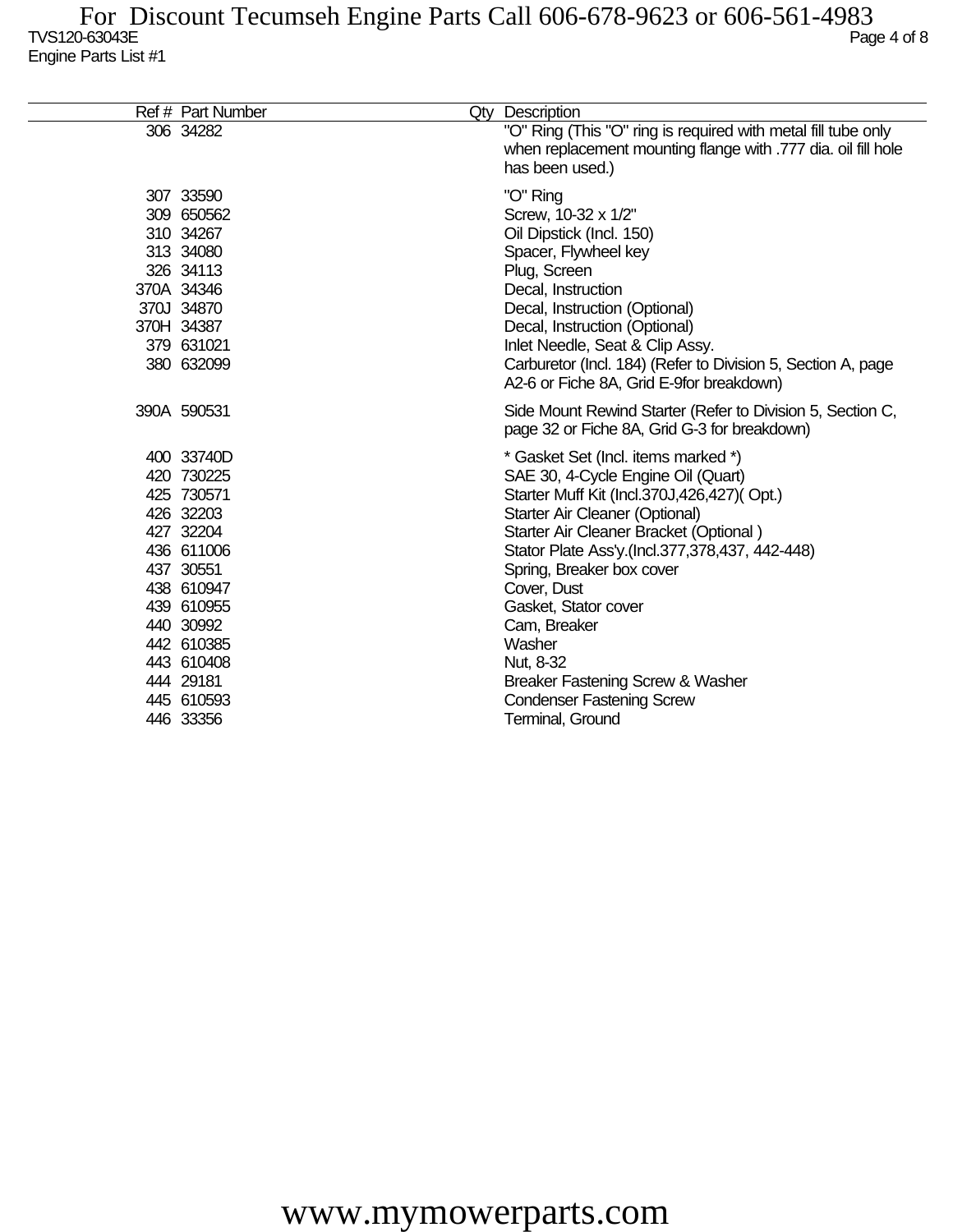TVS120-63043E Page 5 of 8 Engine Parts List #2 For Discount Tecumseh Engine Parts Call 606-678-9623 or 606-561-4983

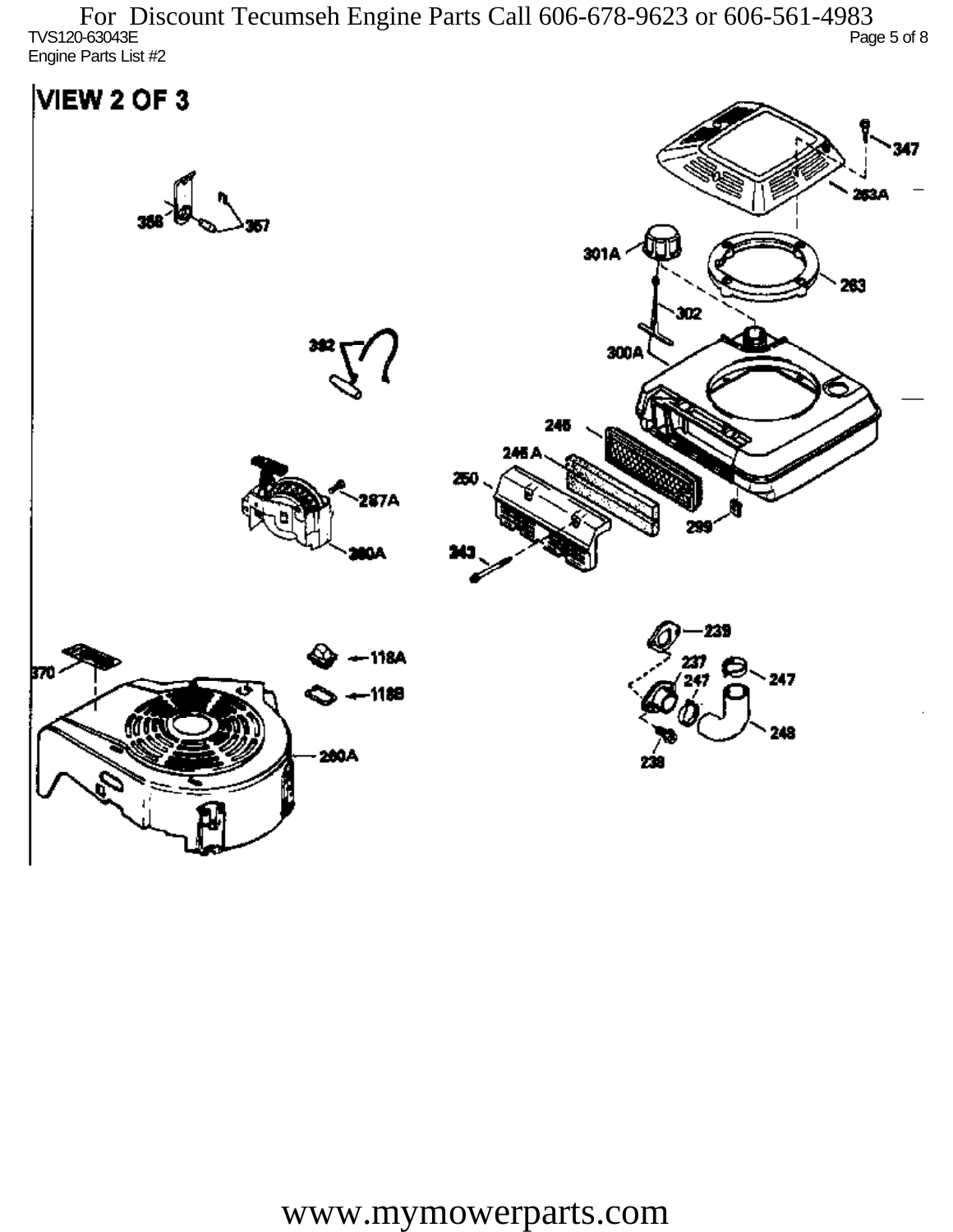|      | Ref # Part Number                                                                                                                                                                 | Qty Description                                                                                                                                                                                                                                                                                                                                                                                                                                                                                          |
|------|-----------------------------------------------------------------------------------------------------------------------------------------------------------------------------------|----------------------------------------------------------------------------------------------------------------------------------------------------------------------------------------------------------------------------------------------------------------------------------------------------------------------------------------------------------------------------------------------------------------------------------------------------------------------------------------------------------|
|      | 32 32323                                                                                                                                                                          | Washer, Thrust NOTE: This thrust washer maynot be<br>required if a new crankshafthas been installed. Check the<br>proper Mechanic's Handbook for acceptable end play. Use<br>this .010" thrust washer if excess end play is measured.                                                                                                                                                                                                                                                                    |
| 287A | 118 730194<br>238 650806<br>239 34338<br>246 34340<br>246E 35435<br>250 34341A<br>287A 650735<br>300A 34476<br>326 34113<br>370 550223<br>370J 34870<br>370H 34387<br>390A 590531 | Rope Guide Kit (Use as required)<br>Screw, 10-32 x 5/8"<br>* Gasket, Air cleaner<br>Element, Air cleaner<br>Filter, Pre-air (Use as required)<br>Cover, Air cleaner<br>Screw, 10-24 x 3/8" (Use as required)<br>Pop Rivet (3/16" Dia.) (Purchase loca lly)<br>Fuel Tank (Incl. 292 & 301)<br>Plug, Screen<br>Decal, Name<br>Decal, Instruction (Optional)<br>Decal, Instruction (Optional)<br>Side Mount Rewind Starter (Refer to Division 5, Section C,<br>page 32 or Fiche 8A, Grid G-3 for breakdown) |
|      | 425 730571<br>426 32203<br>427 32204<br>436 611006<br>437 30551<br>438 610947<br>439 610955<br>440 30992<br>442 610385<br>443 610408<br>444 29181<br>445 610593<br>446 33356      | Starter Muff Kit (Incl.370J,426,427)(Opt.)<br>Starter Air Cleaner (Optional)<br>Starter Air Cleaner Bracket (Optional)<br>Stator Plate Ass'y.(Incl.377,378,437, 442-448)<br>Spring, Breaker box cover<br>Cover, Dust<br>Gasket, Stator cover<br>Cam, Breaker<br>Washer<br>Nut, 8-32<br>Breaker Fastening Screw & Washer<br><b>Condenser Fastening Screw</b><br>Terminal, Ground                                                                                                                          |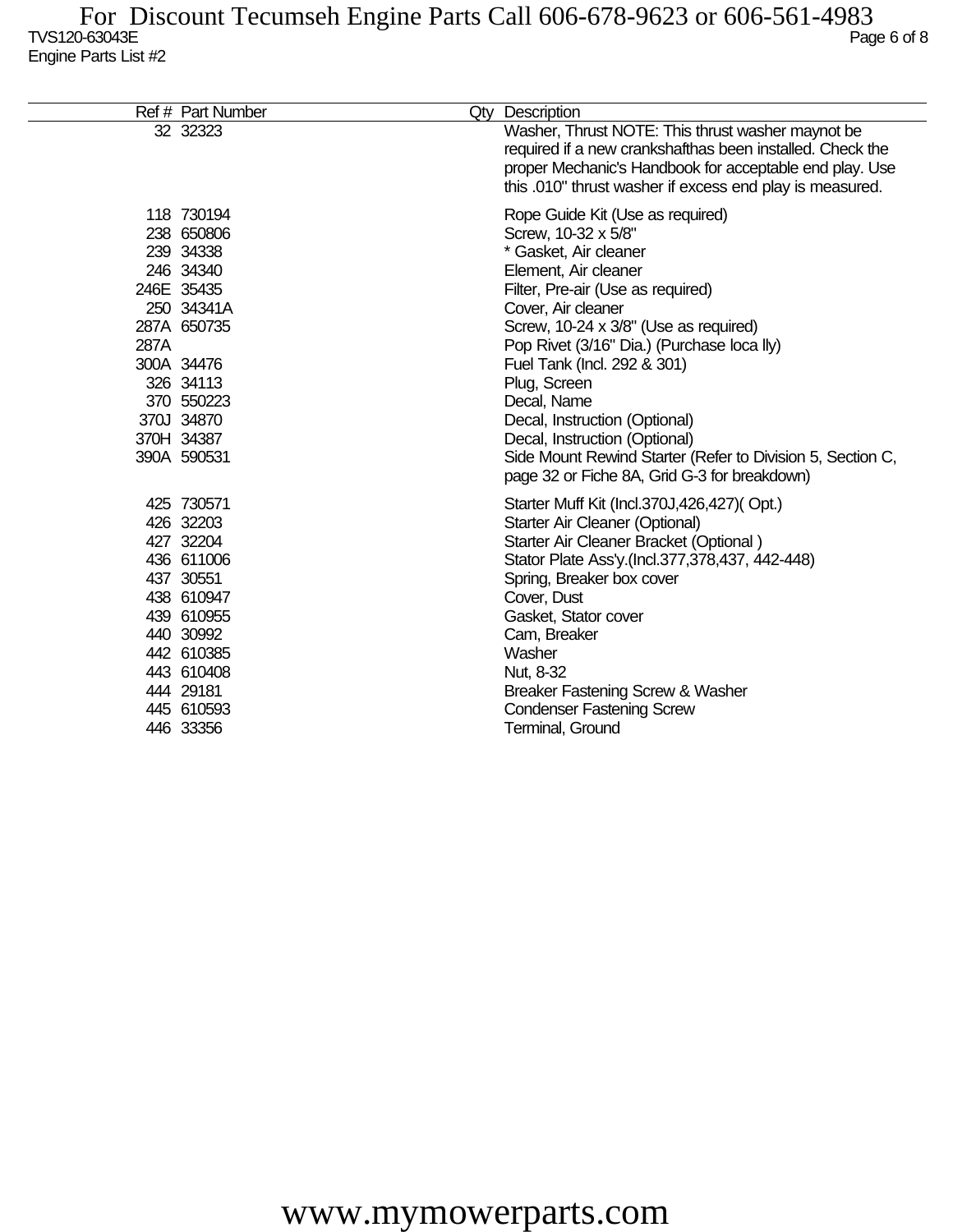TVS120-63043E Page 7 of 8 Engine Parts List #3 For Discount Tecumseh Engine Parts Call 606-678-9623 or 606-561-4983